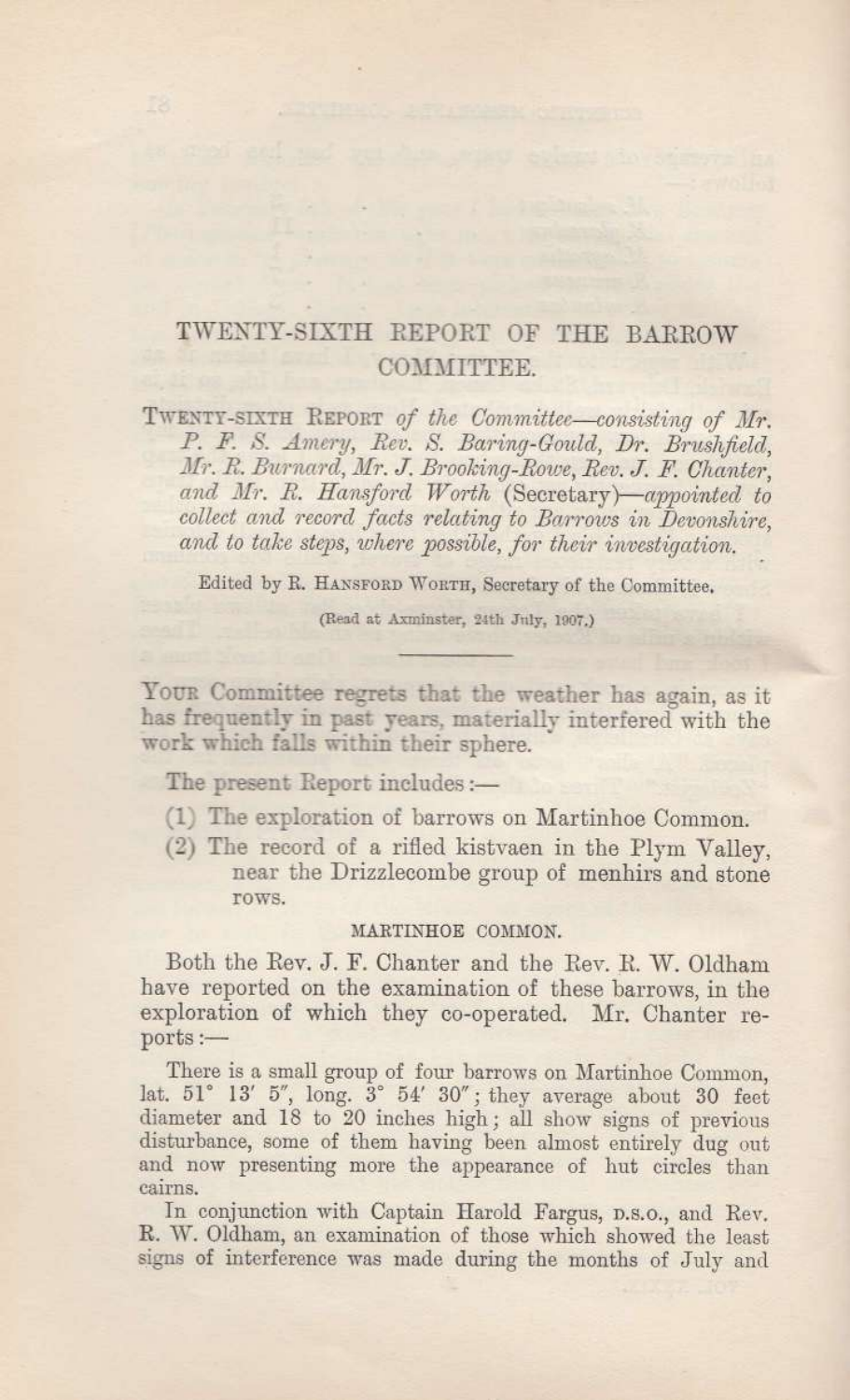

BARROW REPORT. To fuce page 82.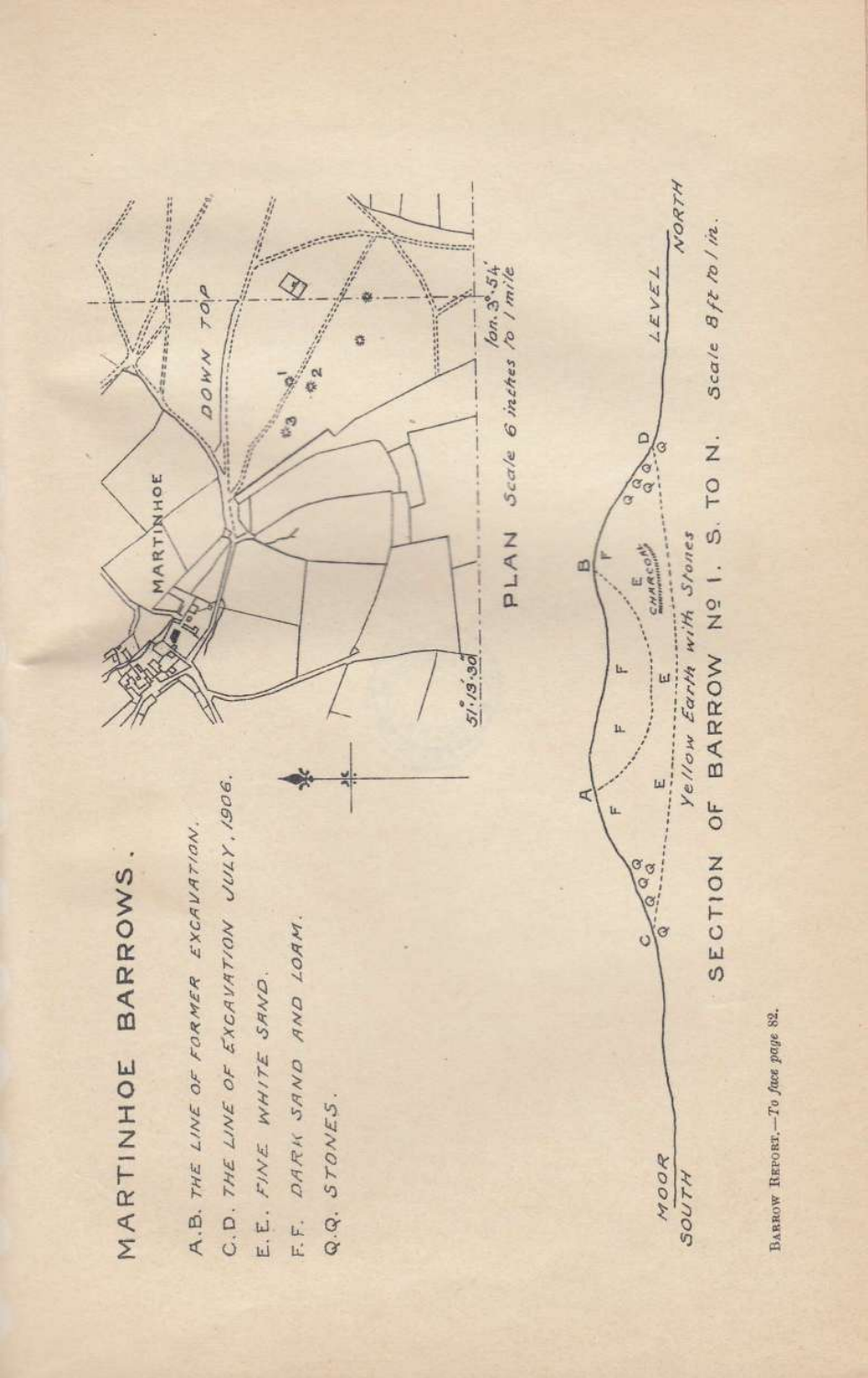# DRIZZLECOMBE



R H WORTH. 1907.